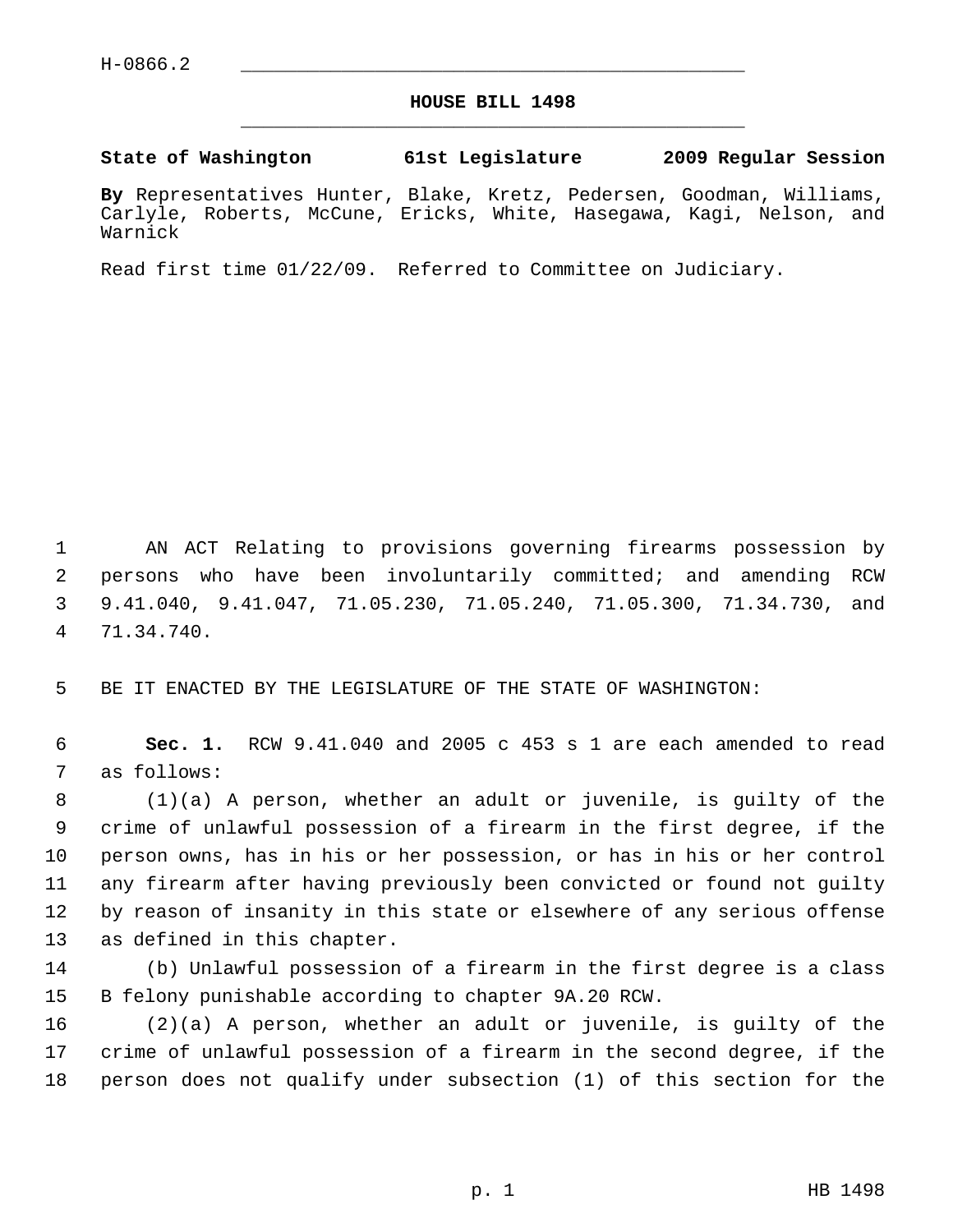1 crime of unlawful possession of a firearm in the first degree and the 2 person owns, has in his or her possession, or has in his or her control 3 any firearm:

 4 (i) After having previously been convicted or found not guilty by 5 reason of insanity in this state or elsewhere of any felony not 6 specifically listed as prohibiting firearm possession under subsection 7 (1) of this section, or any of the following crimes when committed by 8 one family or household member against another, committed on or after 9 July 1, 1993: Assault in the fourth degree, coercion, stalking, 10 reckless endangerment, criminal trespass in the first degree, or 11 violation of the provisions of a protection order or no-contact order 12 restraining the person or excluding the person from a residence (RCW 13 26.50.060, 26.50.070, 26.50.130, or 10.99.040);

14 (ii) After having previously been involuntarily committed for 15 mental health treatment under RCW 71.05.240, 71.05.320, ((71.34.090)) 16 71.34.740, 71.34.750, chapter 10.77 RCW, or equivalent statutes of 17 another jurisdiction, unless his or her right to possess a firearm has 18 been restored as provided in RCW 9.41.047;

19 (iii) If the person is under eighteen years of age, except as 20 provided in RCW 9.41.042; and/or

21 (iv) If the person is free on bond or personal recognizance pending 22 trial, appeal, or sentencing for a serious offense as defined in RCW 23 9.41.010.

24 (b) Unlawful possession of a firearm in the second degree is a 25 class C felony punishable according to chapter 9A.20 RCW.

26 (3) Notwithstanding RCW 9.41.047 or any other provisions of law, as 27 used in this chapter, a person has been "convicted", whether in an 28 adult court or adjudicated in a juvenile court, at such time as a plea 29 of guilty has been accepted, or a verdict of guilty has been filed, 30 notwithstanding the pendency of any future proceedings including but 31 not limited to sentencing or disposition, post-trial or post-32 factfinding motions, and appeals. Conviction includes a dismissal 33 entered after a period of probation, suspension or deferral of 34 sentence, and also includes equivalent dispositions by courts in 35 jurisdictions other than Washington state. A person shall not be 36 precluded from possession of a firearm if the conviction has been the 37 subject of a pardon, annulment, certificate of rehabilitation, or other 38 equivalent procedure based on a finding of the rehabilitation of the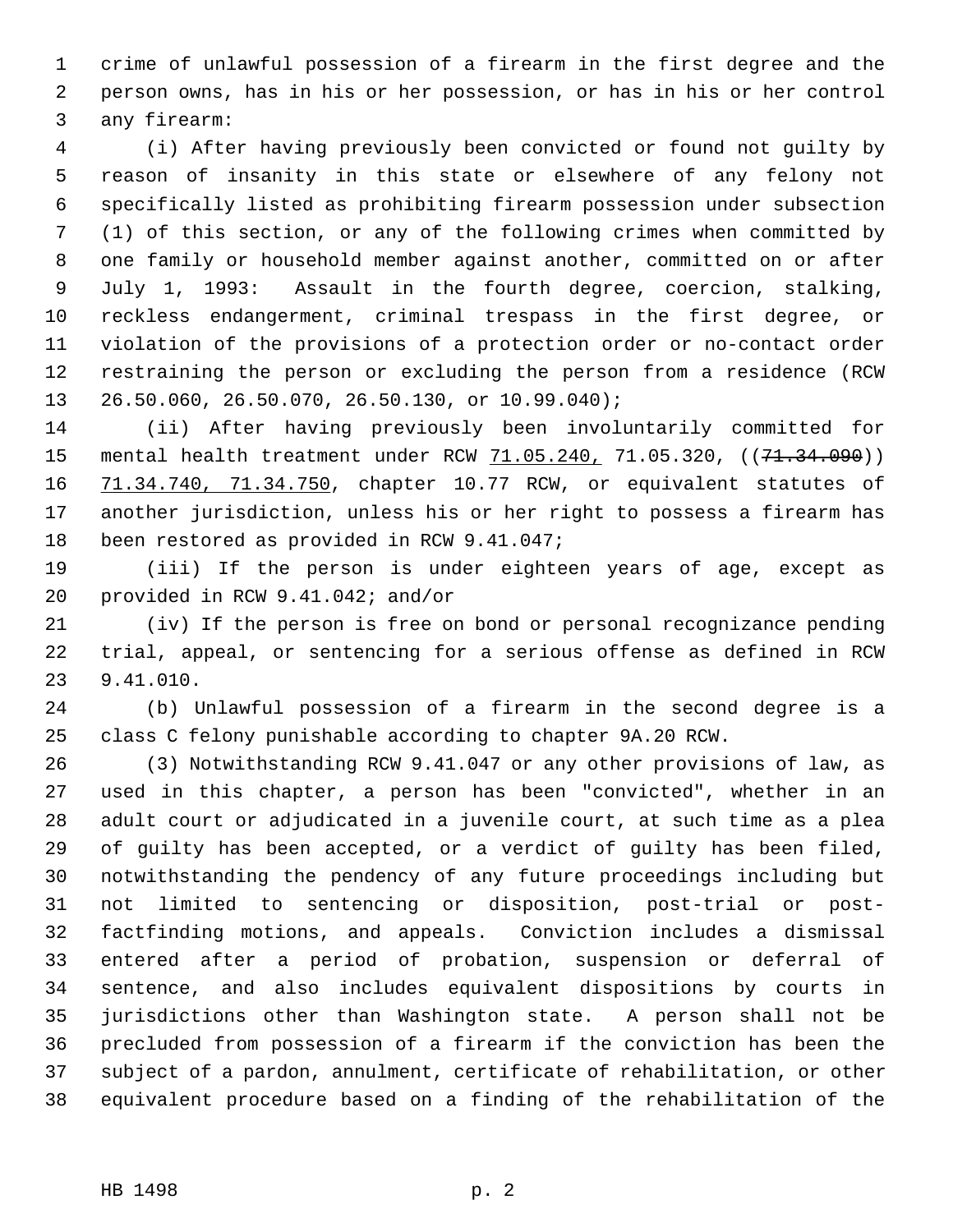1 person convicted or the conviction or disposition has been the subject 2 of a pardon, annulment, or other equivalent procedure based on a 3 finding of innocence. Where no record of the court's disposition of 4 the charges can be found, there shall be a rebuttable presumption that 5 the person was not convicted of the charge.

 6 (4) Notwithstanding subsection (1) or (2) of this section, a person 7 convicted or found not guilty by reason of insanity of an offense 8 prohibiting the possession of a firearm under this section other than 9 murder, manslaughter, robbery, rape, indecent liberties, arson, 10 assault, kidnapping, extortion, burglary, or violations with respect to 11 controlled substances under RCW 69.50.401 and 69.50.410, who received 12 a probationary sentence under RCW 9.95.200, and who received a 13 dismissal of the charge under RCW 9.95.240, shall not be precluded from 14 possession of a firearm as a result of the conviction or finding of not 15 guilty by reason of insanity. Notwithstanding any other provisions of 16 this section, if a person is prohibited from possession of a firearm 17 under subsection (1) or (2) of this section and has not previously been 18 convicted or found not guilty by reason of insanity of a sex offense 19 prohibiting firearm ownership under subsection (1) or (2) of this 20 section and/or any felony defined under any law as a class A felony or 21 with a maximum sentence of at least twenty years, or both, the 22 individual may petition a court of record to have his or her right to 23 possess a firearm restored:

## 24 (a) Under RCW 9.41.047; and/or

25 (b)(i) If the conviction or finding of not guilty by reason of 26 insanity was for a felony offense, after five or more consecutive years 27 in the community without being convicted or found not guilty by reason 28 of insanity or currently charged with any felony, gross misdemeanor, or 29 misdemeanor crimes, if the individual has no prior felony convictions 30 that prohibit the possession of a firearm counted as part of the 31 offender score under RCW 9.94A.525; or

32 (ii) If the conviction or finding of not guilty by reason of 33 insanity was for a nonfelony offense, after three or more consecutive 34 years in the community without being convicted or found not guilty by 35 reason of insanity or currently charged with any felony, gross 36 misdemeanor, or misdemeanor crimes, if the individual has no prior 37 felony convictions that prohibit the possession of a firearm counted as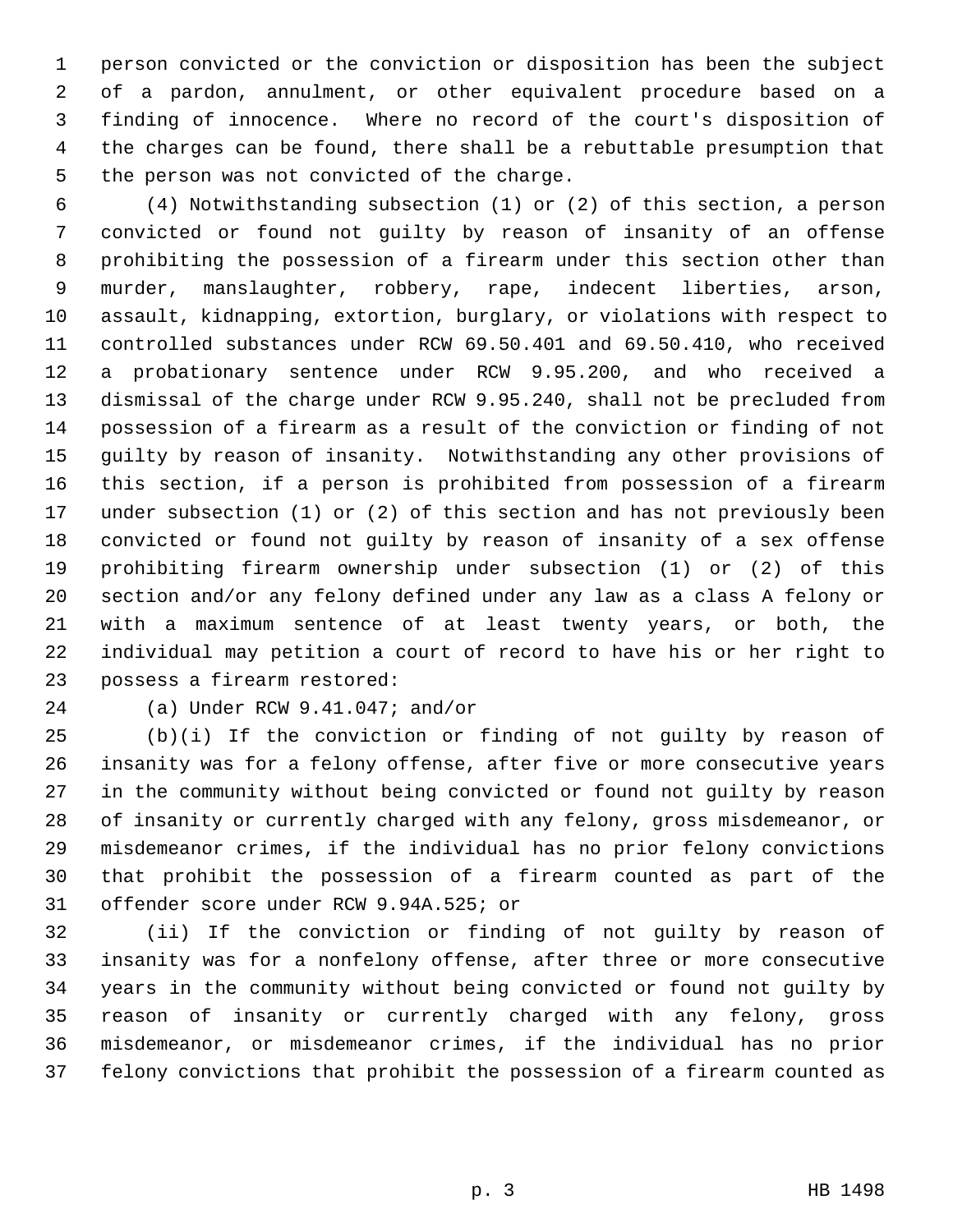1 part of the offender score under RCW 9.94A.525 and the individual has 2 completed all conditions of the sentence.

 3 (5) In addition to any other penalty provided for by law, if a 4 person under the age of eighteen years is found by a court to have 5 possessed a firearm in a vehicle in violation of subsection (1) or (2) 6 of this section or to have committed an offense while armed with a 7 firearm during which offense a motor vehicle served an integral 8 function, the court shall notify the department of licensing within 9 twenty-four hours and the person's privilege to drive shall be revoked 10 under RCW 46.20.265.

11 (6) Nothing in chapter 129, Laws of 1995 shall ever be construed or 12 interpreted as preventing an offender from being charged and 13 subsequently convicted for the separate felony crimes of theft of a 14 firearm or possession of a stolen firearm, or both, in addition to 15 being charged and subsequently convicted under this section for 16 unlawful possession of a firearm in the first or second degree. 17 Notwithstanding any other law, if the offender is convicted under this 18 section for unlawful possession of a firearm in the first or second 19 degree and for the felony crimes of theft of a firearm or possession of 20 a stolen firearm, or both, then the offender shall serve consecutive 21 sentences for each of the felony crimes of conviction listed in this 22 subsection.

23 (7) Each firearm unlawfully possessed under this section shall be 24 a separate offense.

25 **Sec. 2.** RCW 9.41.047 and 2005 c 453 s 2 are each amended to read 26 as follows:

27 (1) At the time a person is convicted or found not guilty by reason 28 of insanity of an offense making the person ineligible to possess a 29 firearm, or at the time a person is committed by court order under RCW 30 71.05.240, 71.05.320, ((71.34.090)) 71.34.740, 71.34.750, or chapter 31 10.77 RCW for mental health treatment, the convicting or committing 32 court shall notify the person, orally and in writing, that the person 33 must immediately surrender any concealed pistol license and that the 34 person may not possess a firearm unless his or her right to do so is 35 restored by a court of record. For purposes of this section a 36 convicting court includes a court in which a person has been found not 37 guilty by reason of insanity.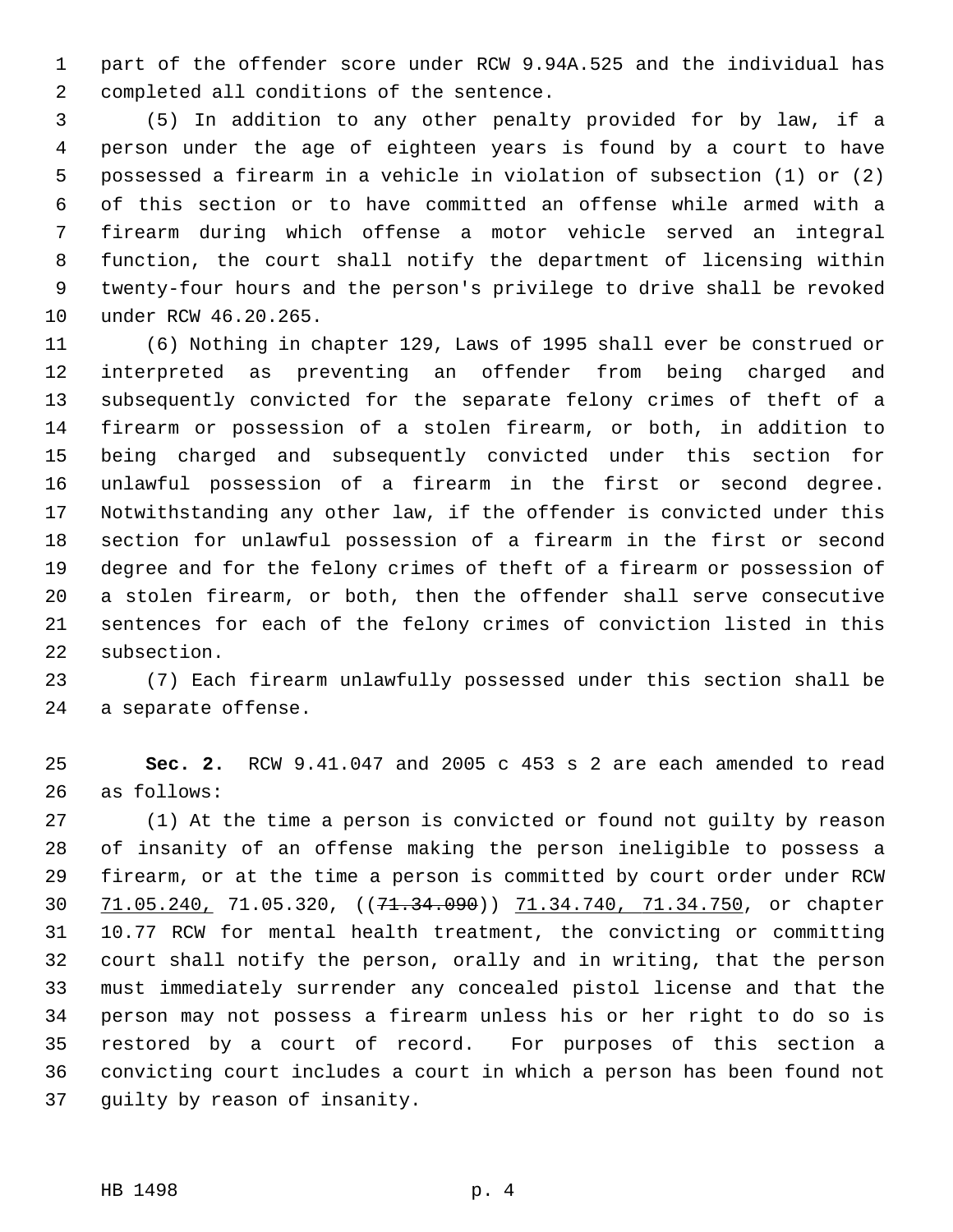1 The convicting or committing court ((also)) shall forward within 2 three judicial days after conviction or entry of the commitment order 3 a copy of the person's driver's license or identicard, or comparable 4 information, ((to the department of licensing,)) along with the date of 5 conviction or commitment, to the department of licensing. When a 6 person is committed by court order under RCW 71.05.240, 71.05.320, 7 71.34.740, 71.34.750, or chapter 10.77 RCW, for mental health 8 treatment, the committing court also shall forward, within three 9 judicial days after entry of the commitment order, a copy of the 10 person's driver's license, or comparable information, along with the 11 date of commitment, to the national instant criminal background check 12 system index, denied persons file, created by the federal Brady handgun 13 violence prevention act (P.L. 103-159).

14 (2) Upon receipt of the information provided for by subsection (1) 15 of this section, the department of licensing shall determine if the 16 convicted or committed person has a concealed pistol license. If the 17 person does have a concealed pistol license, the department of 18 licensing shall immediately notify the license-issuing authority which, 19 upon receipt of such notification, shall immediately revoke the 20 license.

21 (3)(a) A person who is prohibited from possessing a firearm, by 22 reason of having been involuntarily committed for mental health 23 treatment under RCW  $71.05.240$ , 71.05.320, ((71.34.090)) 71.34.740, 24 71.34.750, chapter 10.77 RCW, or equivalent statutes of another 25 jurisdiction may, upon discharge, petition  $((a))$  the superior court 26 ( $(\theta f \text{ record})$ ) to have his or her right to possess a firearm restored. 27 ((At the time of commitment, the court shall specifically state to the 28 person that he or she is barred from possession of firearms.))

29 (b) The ((secretary of social and health services shall develop appropriate rules to create an approval process under this subsection. The rules must provide for the restoration of the)) petition may be brought in the superior court that ordered the involuntary commitment or the superior court of the county in which the petitioner resides.

 (c) Except as provided in (d) of this subsection, the court shall 35 restore the petitioner's right to possess a firearm ((upon a showing in a court of competent jurisdiction that the person)) if the petitioner proves by a preponderance of the evidence that: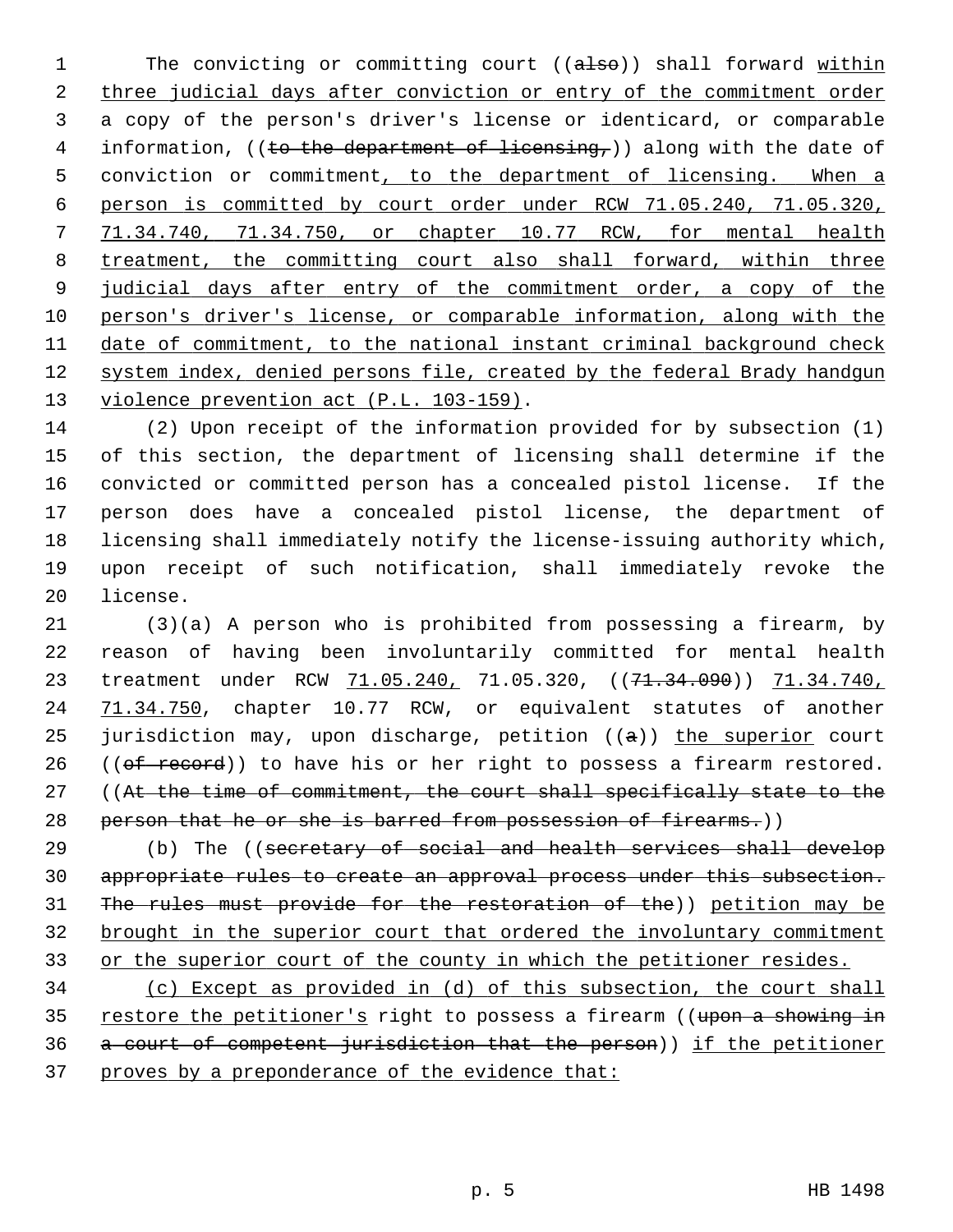- 1 (i) The petitioner is no longer required to participate in  $((an))$ 2 court-ordered inpatient or outpatient treatment ((program, is no longer 3 required to take medication to treat any));
- 4 (ii) The petitioner has successfully managed the condition related 5 to the commitment( $\left(\frac{1}{1} \text{ and does not}\right)$ );

6 (iii) The petitioner no longer presents a substantial danger to 7 himself or herself,  $((others<sub>r</sub>))$  or the public $((... )$  Unlawful possession 8 of a firearm under this subsection shall be punished as a class C 9 felony under chapter 9A.20 RCW.

10  $(e)$  A person petitioning the court under this subsection  $(3)$  shall 11 bear the burden of proving by a preponderance of the evidence that the 12 circumstances resulting in) ); and

13 (iv) The symptoms related to the commitment ((no longer exist and)) 14 are not reasonably likely to recur.

15 (d) If a preponderance of the evidence in the record supports a 16 finding that the person petitioning the court has engaged in violence 17 and that it is more likely than not that the person will engage in 18 violence after his or her right to possess a firearm is restored, the 19 person shall bear the burden of proving by clear, cogent, and 20 convincing evidence that he or she does not present a substantial 21 danger to the safety of others.

 (e) When a person's right to possess a firearm has been restored 23 under this subsection, the court shall forward, within three judicial days after entry of the restoration order, notification that the person's right to possess a firearm has been restored to the department of licensing, the department of social and health services, and the national instant criminal background check system index, denied persons 28 file.

29 (4) No person who has been found not guilty by reason of insanity 30 may petition a court for restoration of the right to possess a firearm 31 unless the person meets the requirements for the restoration of the 32 right to possess a firearm under RCW 9.41.040(4).

33 **Sec. 3.** RCW 71.05.230 and 2006 c 333 s 302 are each amended to 34 read as follows:

35 A person detained for seventy-two hour evaluation and treatment may 36 be detained for not more than fourteen additional days of involuntary 37 intensive treatment or ninety additional days of a less restrictive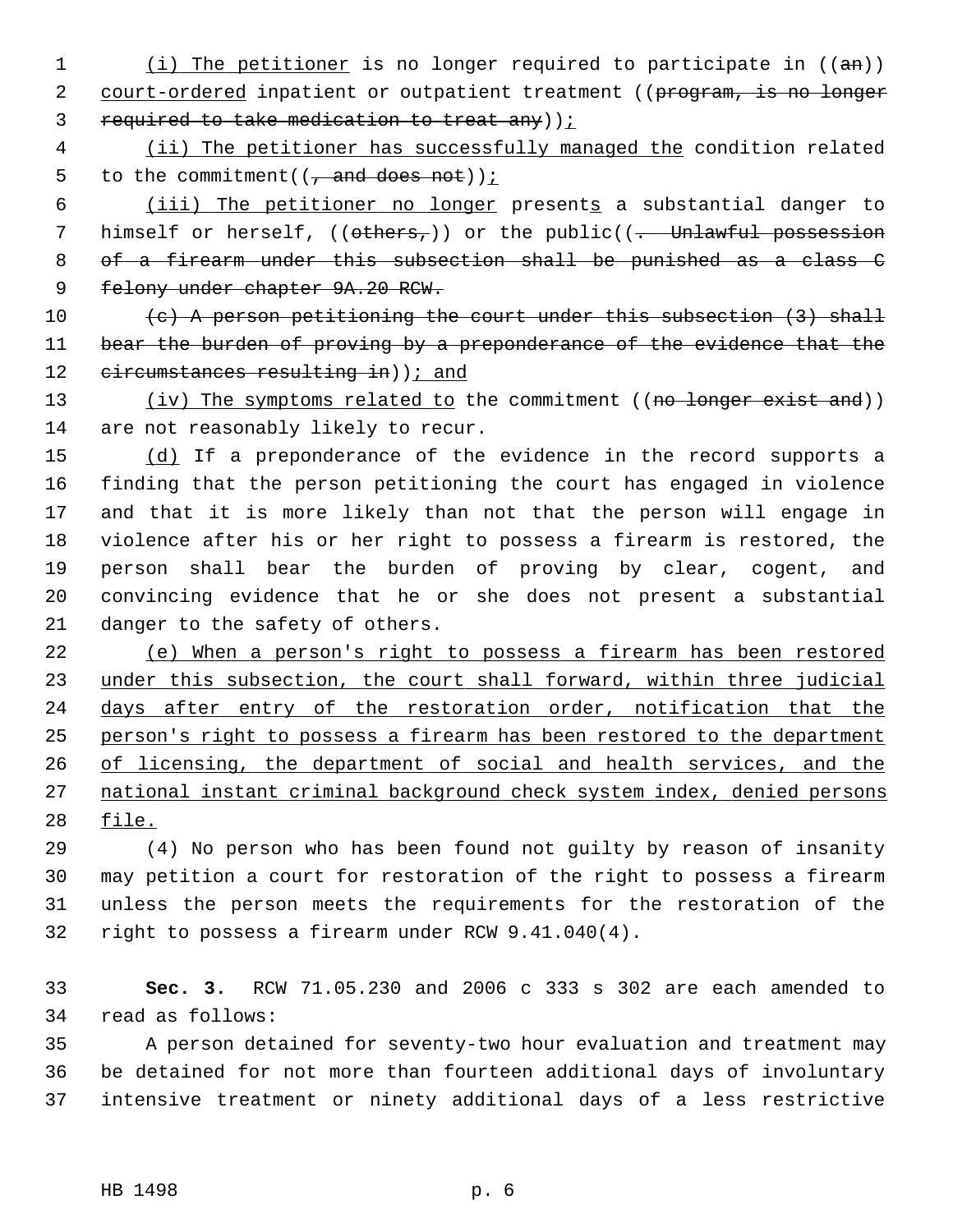1 alternative to involuntary intensive treatment. There shall be no fee 2 for filing petitions for fourteen days of involuntary intensive 3 treatment. A petition may only be filed if the following conditions 4 are met:

 5 (1) The professional staff of the agency or facility providing 6 evaluation services has analyzed the person's condition and finds that 7 the condition is caused by mental disorder and either results in a 8 likelihood of serious harm, or results in the detained person being 9 gravely disabled and are prepared to testify those conditions are met; 10 and

11 (2) The person has been advised of the need for voluntary treatment 12 and the professional staff of the facility has evidence that he or she 13 has not in good faith volunteered; and

14 (3) The facility providing intensive treatment is certified to 15 provide such treatment by the department; and

16 (4) The professional staff of the agency or facility or the 17 designated mental health professional has filed a petition for fourteen 18 day involuntary detention or a ninety day less restrictive alternative 19 with the court. The petition must be signed either by two physicians 20 or by one physician and a mental health professional who have examined 21 the person. If involuntary detention is sought the petition shall 22 state facts that support the finding that such person, as a result of 23 mental disorder, presents a likelihood of serious harm, or is gravely 24 disabled and that there are no less restrictive alternatives to 25 detention in the best interest of such person or others. The petition 26 shall state specifically that less restrictive alternative treatment 27 was considered and specify why treatment less restrictive than 28 detention is not appropriate. If an involuntary less restrictive 29 alternative is sought, the petition shall state facts that support the 30 finding that such person, as a result of mental disorder, presents a 31 likelihood of serious harm, or is gravely disabled and shall set forth 32 the less restrictive alternative proposed by the facility; and

33 (5) A copy of the petition has been served on the detained person, 34 his or her attorney and his or her guardian or conservator, if any, 35 prior to the probable cause hearing; and

36 (6) The court at the time the petition was filed and before the 37 probable cause hearing has appointed counsel to represent such person 38 if no other counsel has appeared; and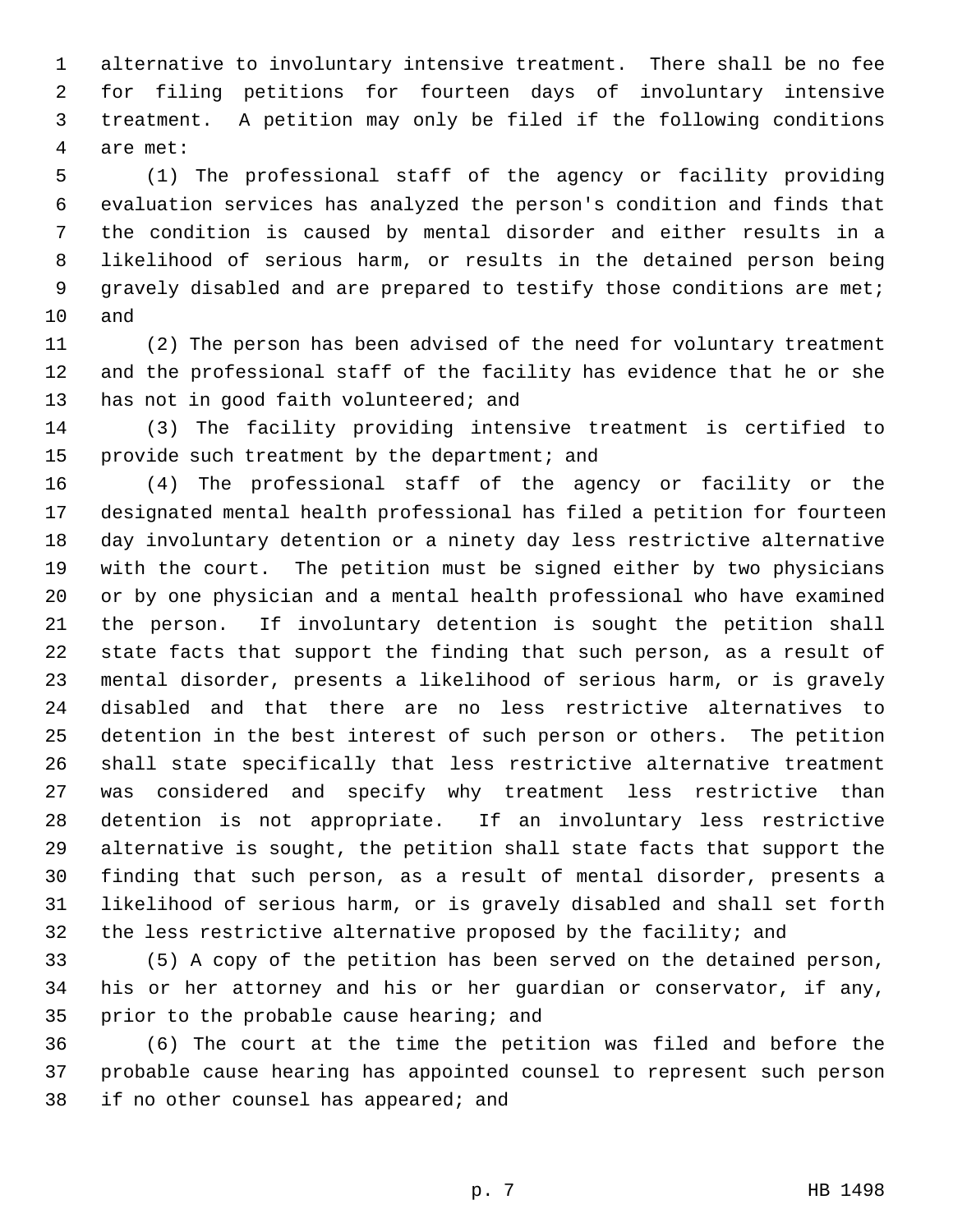1 (7) ((The court has ordered a fourteen day involuntary intensive 2 treatment or a ninety day less restrictive alternative treatment after 3 a probable cause hearing has been held pursuant to RCW 71.05.240)) The 4 petition reflects that the person was informed of the loss of firearm 5 rights if involuntarily committed; and

 6 (8) At the conclusion of the initial commitment period, the 7 professional staff of the agency or facility or the designated mental 8 health professional may petition for an additional period of either 9 ninety days of less restrictive alternative treatment or ninety days of 10 involuntary intensive treatment as provided in RCW 71.05.290; and

11 (9) If the hospital or facility designated to provide outpatient 12 treatment is other than the facility providing involuntary treatment, 13 the outpatient facility so designated has agreed to assume such 14 responsibility.

15 **Sec. 4.** RCW 71.05.240 and 1997 c 112 s 19 are each amended to read 16 as follows:

17 (1) If a petition is filed for fourteen day involuntary treatment 18 or ninety days of less restrictive alternative treatment, the court 19 shall hold a probable cause hearing within seventy-two hours of the 20 initial detention of such person as determined in RCW 71.05.180. If 21 requested by the detained person or his or her attorney, the hearing 22 may be postponed for a period not to exceed forty-eight hours. The 23 hearing may also be continued subject to the conditions set forth in 24 RCW 71.05.210 or subject to the petitioner's showing of good cause for 25 a period not to exceed twenty-four hours.

 (2) The court at the time of the probable cause hearing and before 27 an order of commitment is entered shall inform the person both orally and in writing that the failure to make a good faith effort to seek voluntary treatment as provided in RCW 71.05.230 will result in the loss of his or her firearm rights if the person is subsequently detained for involuntary treatment under this section.

32 (3) At the conclusion of the probable cause hearing, if the court 33 finds by a preponderance of the evidence that such person, as the 34 result of mental disorder, presents a likelihood of serious harm, or is 35 gravely disabled, and, after considering less restrictive alternatives 36 to involuntary detention and treatment, finds that no such alternatives 37 are in the best interests of such person or others, the court shall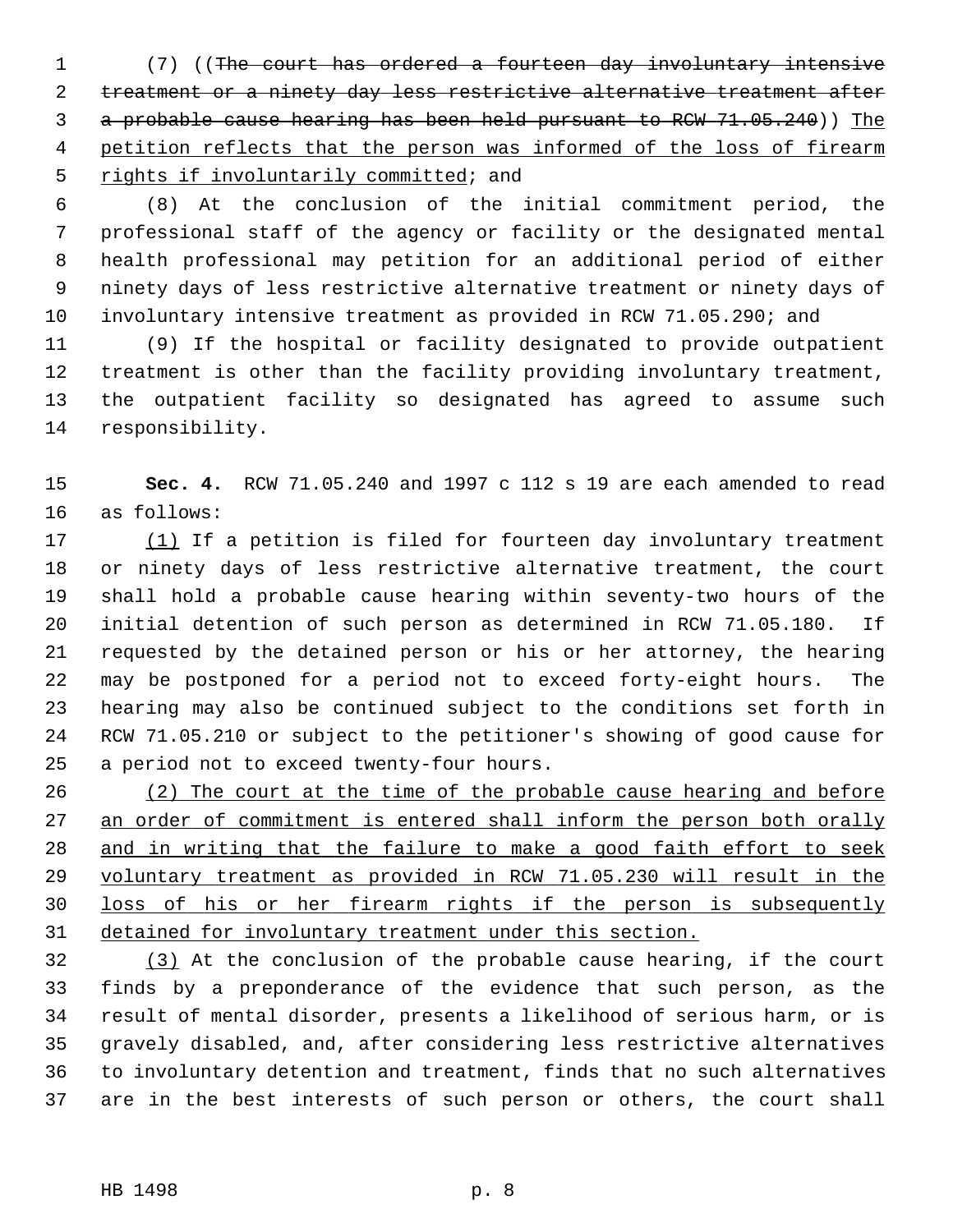1 order that such person be detained for involuntary treatment not to 2 exceed fourteen days in a facility certified to provide treatment by 3 the department. If the court finds that such person, as the result of 4 a mental disorder, presents a likelihood of serious harm, or is gravely 5 disabled, but that treatment in a less restrictive setting than 6 detention is in the best interest of such person or others, the court 7 shall order an appropriate less restrictive course of treatment for not 8 to exceed ninety days.

 9 (4) The court shall specifically state to such person and give such 10 person notice in writing that if involuntary treatment beyond the 11 fourteen day period or beyond the ninety days of less restrictive 12 treatment is to be sought, such person will have the right to a full 13 hearing or jury trial as required by RCW 71.05.310. The court shall 14 also state to the person and provide written notice that the person is 15 barred from the possession of firearms and that the prohibition remains 16 in effect until a court restores his or her right to possess a firearm 17 under RCW 9.41.047.

18 **Sec. 5.** RCW 71.05.300 and 2008 c 213 s 8 are each amended to read 19 as follows:

20 (1) The petition for ninety day treatment shall be filed with the 21 clerk of the superior court at least three days before expiration of 22 the fourteen-day period of intensive treatment. At the time of filing 23 such petition, the clerk shall set a time for the person to come before 24 the court on the next judicial day after the day of filing unless such 25 appearance is waived by the person's attorney, and the clerk shall 26 notify the designated mental health professional. The designated 27 mental health professional shall immediately notify the person 28 detained, his or her attorney, if any, and his or her guardian or 29 conservator, if any, the prosecuting attorney, and the regional support 30 network administrator, and provide a copy of the petition to such 31 persons as soon as possible. The regional support network 32 administrator or designee may review the petition and may appear and 33 testify at the full hearing on the petition.

34 (2) At the time set for appearance the detained person shall be 35 brought before the court, unless such appearance has been waived and 36 the court shall advise him or her of his or her right to be represented 37 by an attorney  $((and of))_L$  his or her right to a jury trial, and his or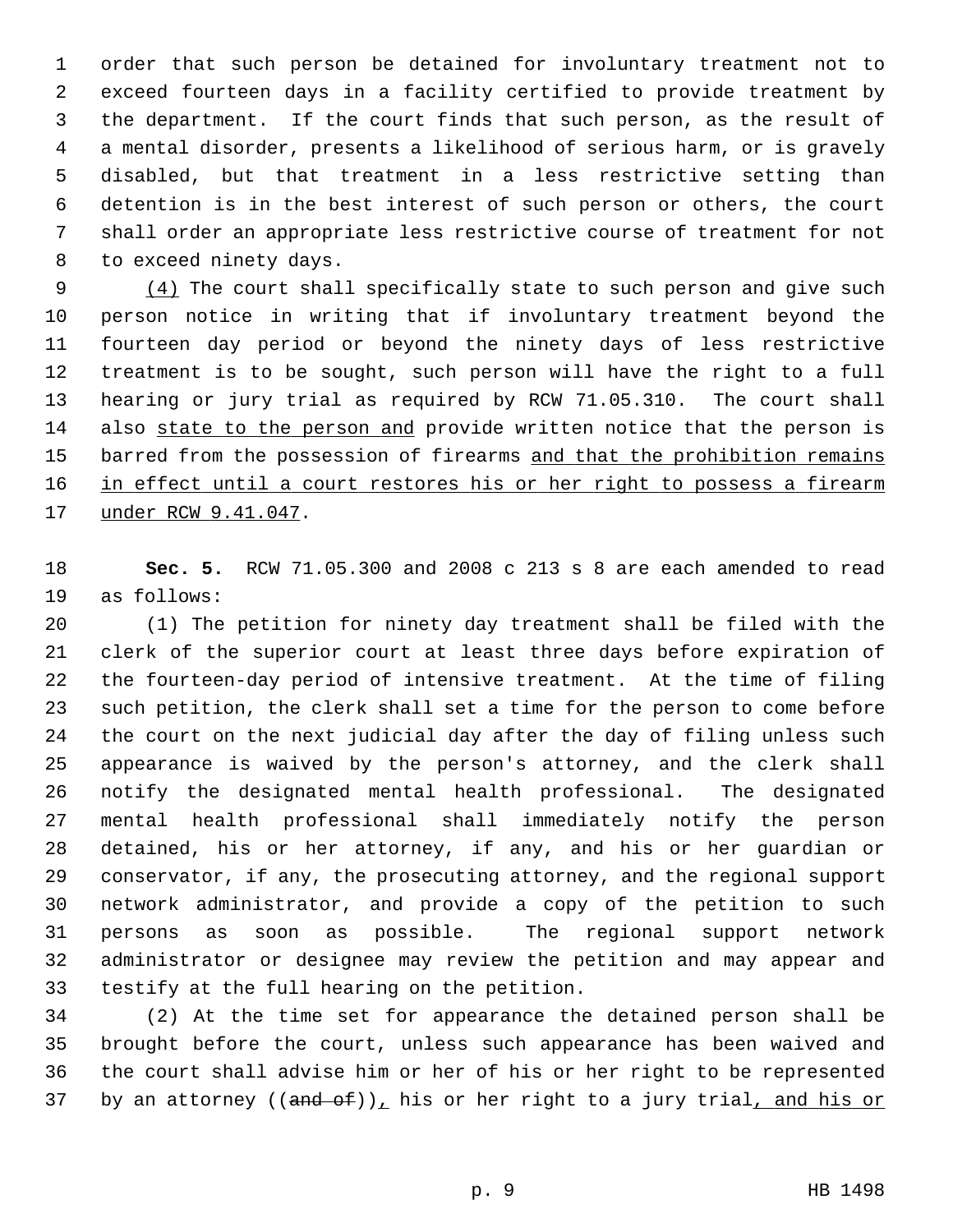1 her loss of firearm rights if involuntarily committed. If the detained 2 person is not represented by an attorney, or is indigent or is 3 unwilling to retain an attorney, the court shall immediately appoint an 4 attorney to represent him or her. The court shall, if requested, 5 appoint a reasonably available licensed physician, psychologist, or 6 psychiatrist, designated by the detained person to examine and testify 7 on behalf of the detained person.

 8 (3) The court may, if requested, also appoint a professional person 9 as defined in RCW 71.05.020 to seek less restrictive alternative 10 courses of treatment and to testify on behalf of the detained person. 11 In the case of a person with a developmental disability who has been 12 determined to be incompetent pursuant to RCW 10.77.086(4), then the 13 appointed professional person under this section shall be a 14 developmental disabilities professional.

15 (4) The court shall also set a date for a full hearing on the 16 petition as provided in RCW 71.05.310.

17 **Sec. 6.** RCW 71.34.730 and 1995 c 312 s 54 are each amended to read 18 as follows:

19 (1) The professional person in charge of an evaluation and 20 treatment facility where a minor has been admitted involuntarily for 21 the initial seventy-two hour treatment period under this chapter may 22 petition to have a minor committed to an evaluation and treatment 23 facility for fourteen-day diagnosis, evaluation, and treatment.

24 If the professional person in charge of the treatment and 25 evaluation facility does not petition to have the minor committed, the 26 parent who has custody of the minor may seek review of that decision in 27 court. The parent shall file notice with the court and provide a copy 28 of the treatment and evaluation facility's report.

29 (2) A petition for commitment of a minor under this section shall 30 be filed with the superior court in the county where the minor is 31 residing or being detained.

32 (a) A petition for a fourteen-day commitment shall be signed either 33 by two physicians or by one physician and a mental health professional 34 who have examined the minor and shall contain the following:

35 (i) The name and address of the petitioner;

36 (ii) The name of the minor alleged to meet the criteria for 37 fourteen-day commitment;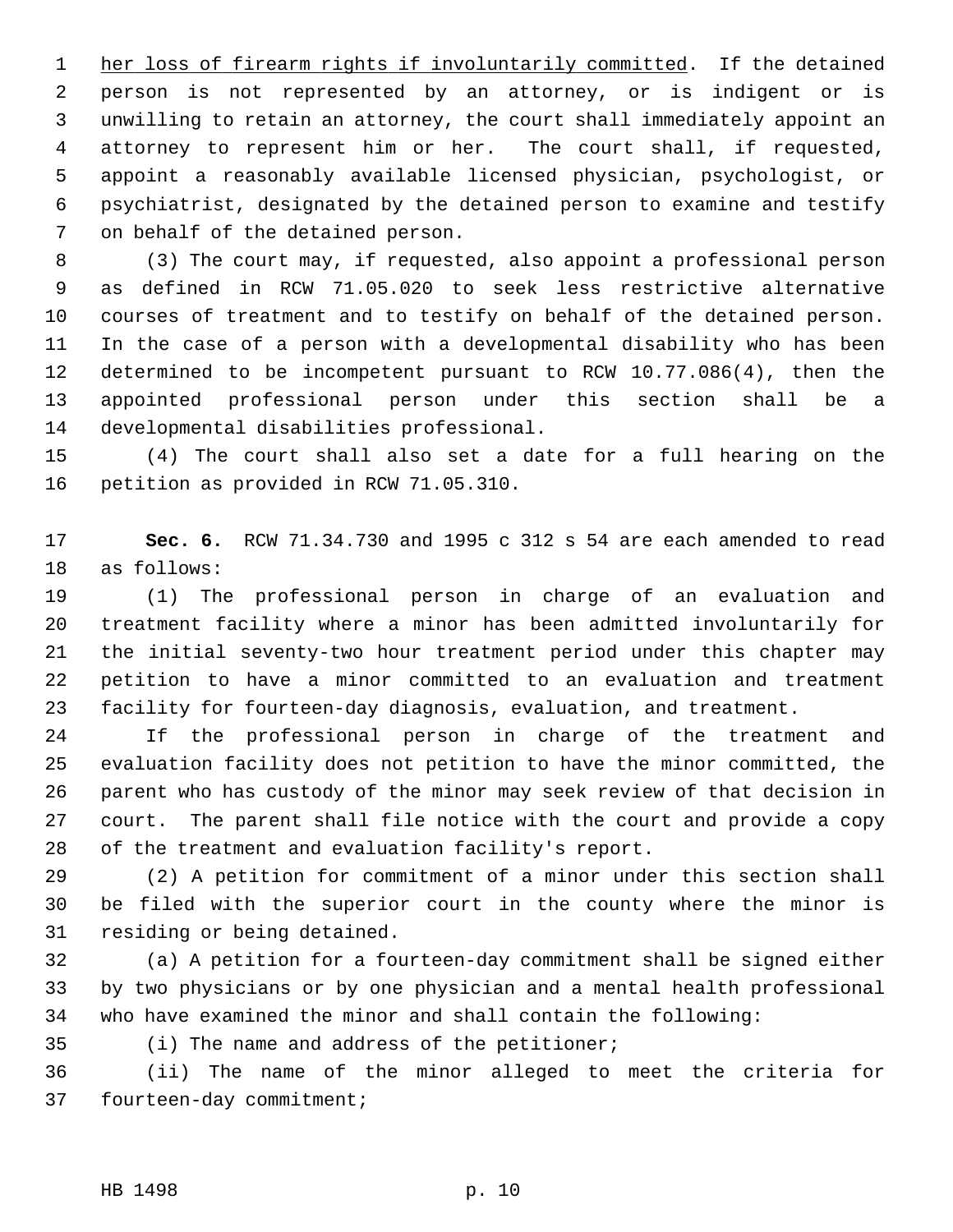1 (iii) The name, telephone number, and address if known of every 2 person believed by the petitioner to be legally responsible for the 3 minor;

 4 (iv) A statement that the petitioner has examined the minor and 5 finds that the minor's condition meets required criteria for fourteen- 6 day commitment and the supporting facts therefor;

 7 (v) A statement that the minor has been advised of the need for 8 voluntary treatment but has been unwilling or unable to consent to 9 necessary treatment;

10 (vi) A statement that the minor has been advised of the loss of 11 firearm rights if involuntarily committed;

12 (vii) A statement recommending the appropriate facility or 13 facilities to provide the necessary treatment; and

14 ( $(\overrightarrow{vii})$ ) (viii) A statement concerning whether a less restrictive 15 alternative to inpatient treatment is in the best interests of the 16 minor.

17 (b) A copy of the petition shall be personally delivered to the 18 minor by the petitioner or petitioner's designee. A copy of the 19 petition shall be sent to the minor's attorney and the minor's parent.

20 **Sec. 7.** RCW 71.34.740 and 1985 c 354 s 8 are each amended to read 21 as follows:

22 (1) A commitment hearing shall be held within seventy-two hours of 23 the minor's admission, excluding Saturday, Sunday, and holidays, unless 24 a continuance is requested by the minor or the minor's attorney.

25 (2) The commitment hearing shall be conducted at the superior court 26 or an appropriate place at the facility in which the minor is being 27 detained.

28 (3) At the commitment hearing, the evidence in support of the 29 petition shall be presented by the county prosecutor.

30 (4) The minor shall be present at the commitment hearing unless the 31 minor, with the assistance of the minor's attorney, waives the right to 32 be present at the hearing.

33 (5) If the parents are opposed to the petition, they may be 34 represented at the hearing and shall be entitled to court-appointed 35 counsel if they are indigent.

36 (6) At the commitment hearing, the minor shall have the following 37 rights: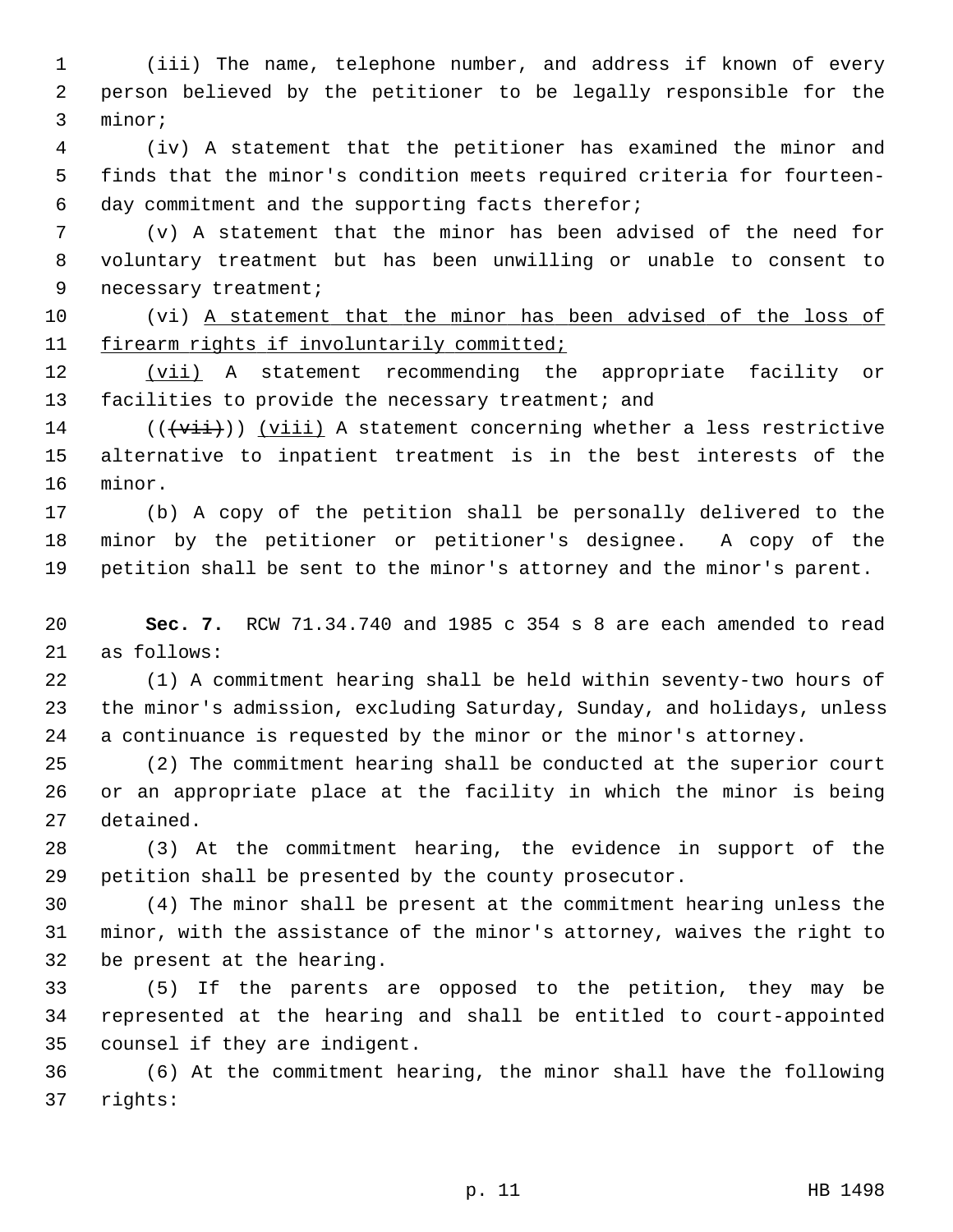1 (a) To be represented by an attorney;

2 (b) To present evidence on his or her own behalf;

3 (c) To question persons testifying in support of the petition.

 4 (7) The court at the time of the commitment hearing and before an order of commitment is entered shall inform the minor both orally and in writing that the failure to make a good faith effort to seek voluntary treatment as provided in RCW 71.34.730 will result in the loss of his or her firearm rights if the minor is subsequently detained for involuntary treatment under this section.

10 (8) If the minor has received medication within twenty-four hours 11 of the hearing, the court shall be informed of that fact and of the 12 probable effects of the medication.

13  $((+8))$  (9) Rules of evidence shall not apply in fourteen-day 14 commitment hearings.

15  $((+9))$  (10) For a fourteen-day commitment, the court must find by 16 a preponderance of the evidence that:

17 (a) The minor has a mental disorder and presents a "likelihood of 18 serious harm" or is "gravely disabled";

19 (b) The minor is in need of evaluation and treatment of the type 20 provided by the inpatient evaluation and treatment facility to which 21 continued inpatient care is sought or is in need of less restrictive 22 alternative treatment found to be in the best interests of the minor; 23 and

24 (c) The minor is unwilling or unable in good faith to consent to 25 voluntary treatment.

26  $((+10))$  (11) If the court finds that the minor meets the criteria 27 for a fourteen-day commitment, the court shall either authorize 28 commitment of the minor for inpatient treatment or for less restrictive 29 alternative treatment upon such conditions as are necessary. If the 30 court determines that the minor does not meet the criteria for a 31 fourteen-day commitment, the minor shall be released.

 $(1)$  (( $(1)$ )) (12) Nothing in this section prohibits the professional 33 person in charge of the evaluation and treatment facility from 34 releasing the minor at any time, when, in the opinion of the 35 professional person in charge of the facility, further inpatient 36 treatment is no longer necessary. The release may be subject to 37 reasonable conditions if appropriate.